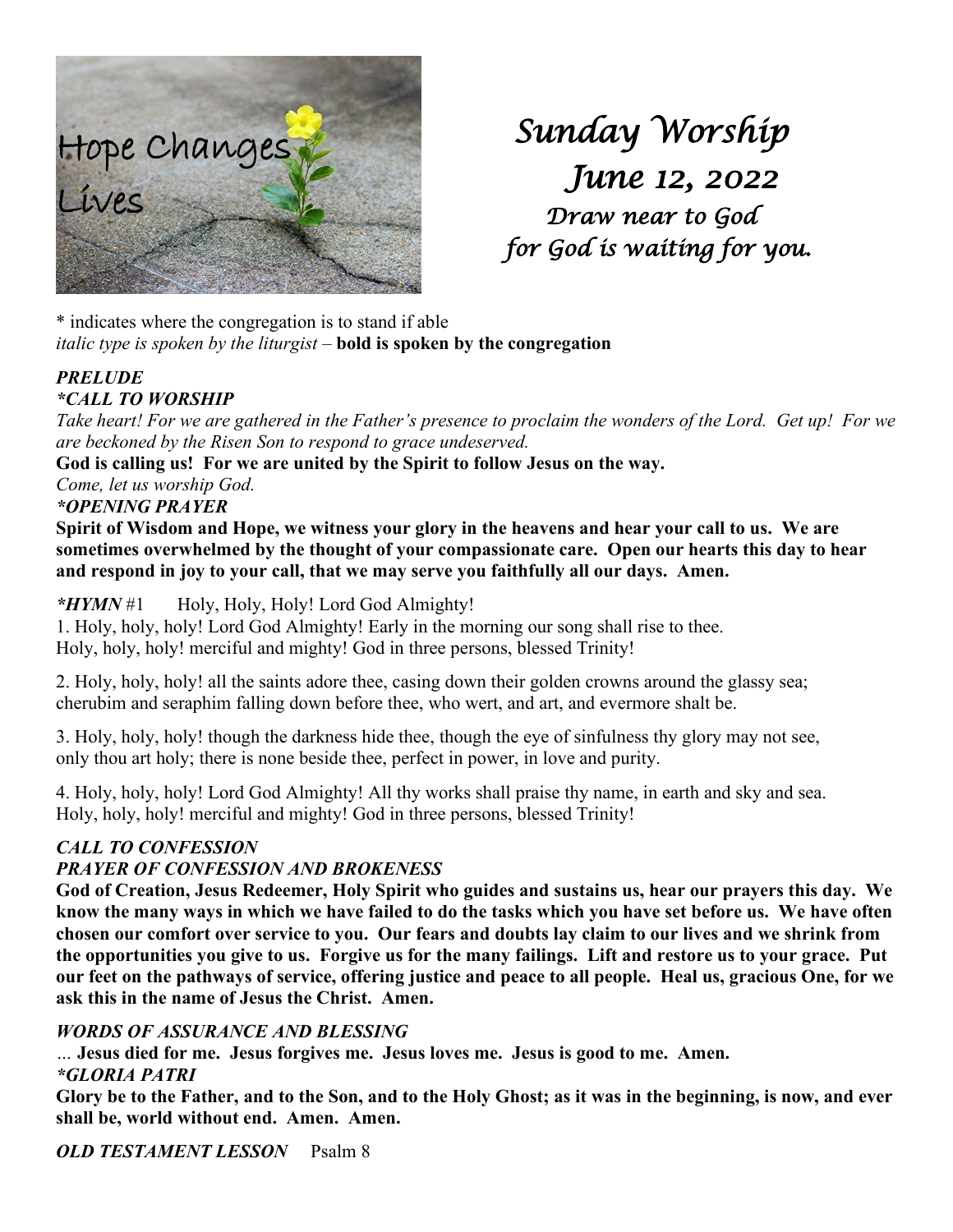# *TIME WITH THE CHILDREN*

*\*HYMN* #25 O Lord, Our God, How Excellent 1. O Lord, our God, how excellent, how glorious is your name. Your majesty surrounds the earth, and children sing your fame.

2. The heavens shout your handiwork; we stand beneath in awe, to think the one who made all things should care for us at all.

3. Yet you have made us less than gods, surpassing all but you, with heart and mind, with strength and will, to search for what is true.

4. Into our hands you've placed all things: the earth, the sea; each place we're called to prove for secret gifts and venture into space.

5. O Lord, our God, how excellent, how glorious is your name, majestic in your holiness. We sing and praise your fame.

#### *NEW TESTAMENT LESSON* Romans 5:1-5

*SERMON* Hope

#### *RECOGNITION OF THE OFFERING \*DOXOLOGY*

**Praise God from whom all blessings flow. Praise him, all creatures here below. Praise him above, ye heavenly hosts. Praise Father, Son, and Holy Ghost. Amen.**

### *PRAYER OF DEDICATION*

**You bless us in so many ways and with so many gifts, Loving God. As we praise you, may we offer our gifts so those who have so little may be fed, clothed, healed, restored, and graced. In Jesus' name, we pray. Amen.**

#### *JOYS AND CONCERNS*

#### *PRAYERS OF INTERCESSION AND THE LORD'S PRAYER*

*When you hear the words "Lord, in your mercy" please respond with "***hear our prayer."**

**Our Father who art in heaven, hallowed be thy name. Thy kingdom come, thy will be done, on earth as it is in heaven. Give us this day our daily bread; and forgive us our debts, as we forgive our debtors; and lead us not into temptation, but deliver us from evil. For thine is the kingdom and the power and the glory, forever. Amen.**

#### *\*HYMN* #39 Great Is Thy Faithfulness

1. Great is thy faithfulness, O God my Father; there is no shadow of turning with thee. Thou changest not, thy compassions they fail not. As thou has been thou forever wilt be.

*Refrain:* Great is thy faithfulness! Great is thy faithfulness! Morning by morning,, new mercies I see. All I have needed thy hand hath provided. Great is thy faithfulness, Lord unto me!

2. Summer and winter, and springtime and harvest, sun, moon, and stars in their courses above join with all nature in manifold witness to thy great faithfulness mercy, and love. *Refrain*

3. Pardon for sin and a peace that endureth, thine own dear presence to cheer and to guide, strength for today and bright hope for tomorrow: blessings all mine, with ten thousand beside! *Refrain*

*\*BENEDICTION POSTLUDE*

### ANNOUNCEMENTS: June 12, 2022

**This week's carillon is in memory of Myrl Worthington.**